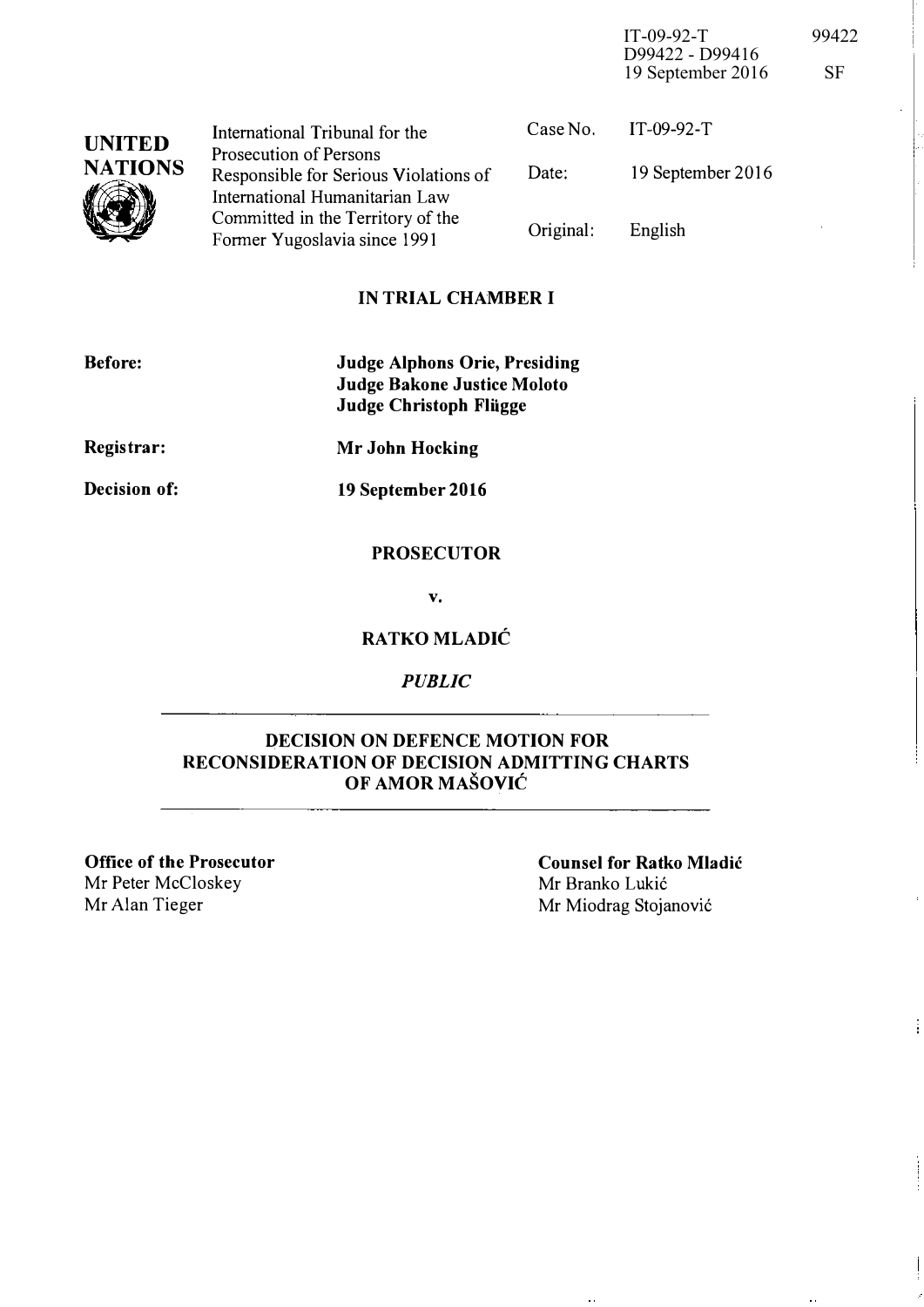# I. PROCEDURAL HISTORY

1. On 31 January 2014, the Chamber admitted into evidence from the bar table the documents bearing Rule 65 *ter* numbers 27124 and 27161a, which were later assigned exhibit numbers P4888 and P5303, respectively ("Impugned Decisions" and "Impugned Exhibits"). <sup>1</sup> On 9 August 2016, the Defence requested reconsideration of the Impugned Decisions ("Motion").<sup>2</sup> On 23 August, the Prosecution responded, opposing the Motion ("Response")<sup>3</sup> On 31 August, the Defence requested leave to reply, attaching its reply.<sup>4</sup>

# 11. SUBMISSIONS OF THE PARTIES

2. The Defence requests reconsideration of the Impugned Decisions or, in the first alternative, that the Chamber require the Prosecution to call Amor Mašović as a witness pursuant to Rule 98 of the Tribunal's Rules of Procedure and Evidence ("Rules") or, in the second alternative, that the Chamber exercise its powers under the same rule to call Mašović as a Chamber witness.<sup>5</sup> The Defence also seeks leave to exceed the word limit for motions.<sup>6</sup>

3. The Defence submits that the Impugned Exhibits represent parts of Masovi6' s witness statements.<sup>7</sup> According to the Defence, the admission of the Impugned Exhibits from the bar table represented a clear error of reasoning as it circumvented the rules concerning the admission of evidence because as excerpts of witness statements they were prepared for Tribunal purposes and are thus subject to the leges specialis of Rules 92 bis or ter of the Rules.<sup>8</sup> In relation to new facts and arguments justifying reconsideration, the Defence submits that: (i) the Chamber confirmed that potential "evidence of impact" is more properly tendered through a witness rather than from the bar table, (ii) the Chamber recently admitted evidence from witness Jasmin Odobašić undermining the reliability of Mašović's evidence, and (iii) Mašović refuted his own expertise in a prior case before the Tribunal<sup>9</sup>

 $\mathbf{1}$ Decision on Prosecution Motion to Admit Evidence from the Bar Table - Proof of Death Documents, 31 January 2014 ("Proof of Death Decision"); Decision on Prosecution Bar Table Submission of Proof of Death Documents in Connection with Witness Ewa Tabeau, 31 January 2014.

 $\overline{a}$ Defence Motion Requesting to Strike Amor Mašović Charts due to Clear Error and New Particular Circumstances, or, Alternatively, that this Trial Chamber Require the Testimony of Amor Mašović or Exercise its Power under Rule 98 to Call Amor Mašović to Clarify the Reliability of his Expansive Forensic Assertions, 9 August 2016.

Prosecution Response to Defence Motion Regarding the Admission of P04888 and P05303, 23 August 2016.

Defence Request for Leave to Reply to Prosecution Response about Extracted Mašović Charts, 31 August 2016.

Motion, paras 8-10, 28-29, 32-34, 40, 42-48.

<sup>6</sup>  Motion, para. 12.

 $\overline{7}$ Motion, paras 3-5, 33-34.

 $\mathbf{g}$ Motion, paras 4, 7-9, 30-34.

<sup>9</sup>  Motion, paras 1-2, 6, 41-43.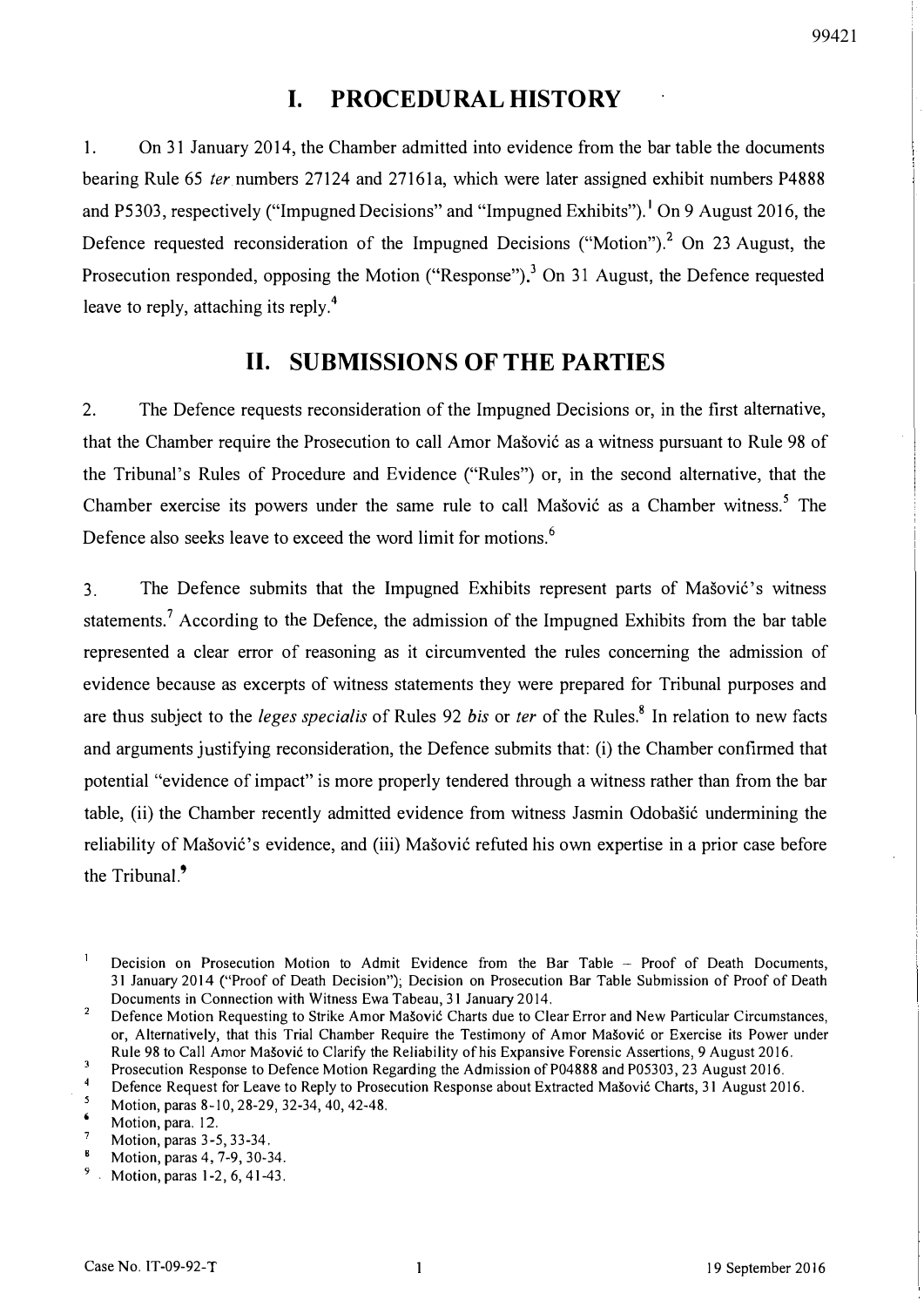Ť

4. With regard to its alternative requests, the Defence submits that Masovic's testimony on proof-of-death matters, and clarification with respect to his reliability, are vital to any determinations of fact to be made by the Chamber.<sup>10</sup>

5. The Prosecution opposes the Motion, submitting that it is untimely.<sup>11</sup> It submits that the Defence should have raised its lex specialis objection when the Impugned Exhibits were tendered.<sup>12</sup> In relation to the argument that the Chamber confirmed that certain documents are more properly tendered through witnesses, the Prosecution submits that the Defence draws an inapposite comparison by referencing an earlier decision by the Chamber, failing to demonstrate a new fact or argument that would merit reconsideration of the Impugned Decisions or calling Mašović to testify.<sup>13</sup> In relation to the Defence's argument regarding Odobastic's evidence, the Prosecution submits that the Defence misapprehends or ignores the nature of the evidentiary process because the introduction of contradictory evidence does not lead to striking the initial evidence or calling further evidence to clarify the initial evidence, but instead goes to the weight ultimately to be ascribed to the initial evidence.<sup>14</sup> In relation to the Defence's arguments concerning Mašović's prior testimony about his expertise, the Prosecution submits that the Defence has been aware of this testimony for many years, yet did not tender it.<sup>15</sup>

## Ill. A PPLICABLE LAW

6. The Chamber recalls and refers to the applicable law in relation to requests to exceed the word limit for motions and requests for reconsideration, as set out in previous decisions.<sup>16</sup>

7. Pursuant to Rule 98 of the Rules, a trial chamber may order either party to produce additional evidence or may *proprio motu* summon witnesses and order their attendance.

8. Pursuant to Rule 126 his of the Rules, a reply to a response, if any, shall be filed within seven days of the filing of the response, with the leave of the relevant chamber. According to Rule 126 (B) of the Rules, where the Rules, or the practice directions and directives issued under the Rules, prescribe that the time for the doing of any act is to run from the filing of a relevant document, that time shall begin to run as from the date of the distribution of the document.

 $\frac{10}{11}$  Motion, paras 10, 45.

 $\frac{11}{12}$  Response, paras 3-4.

 $\frac{12}{13}$  Response, para. 3.

 $13$  Response, paras 5, 9.

Response, paras 6, 9.

<sup>1</sup>  $\frac{15}{16}$  Response, para. 4.

Decision on Prosecution Motion to Admit Evidence in Rebuttal, 16 August 2016, para. 15; Reasons for Decision on Defence Motion for Reconsideration, 29 June 2012, para. 10.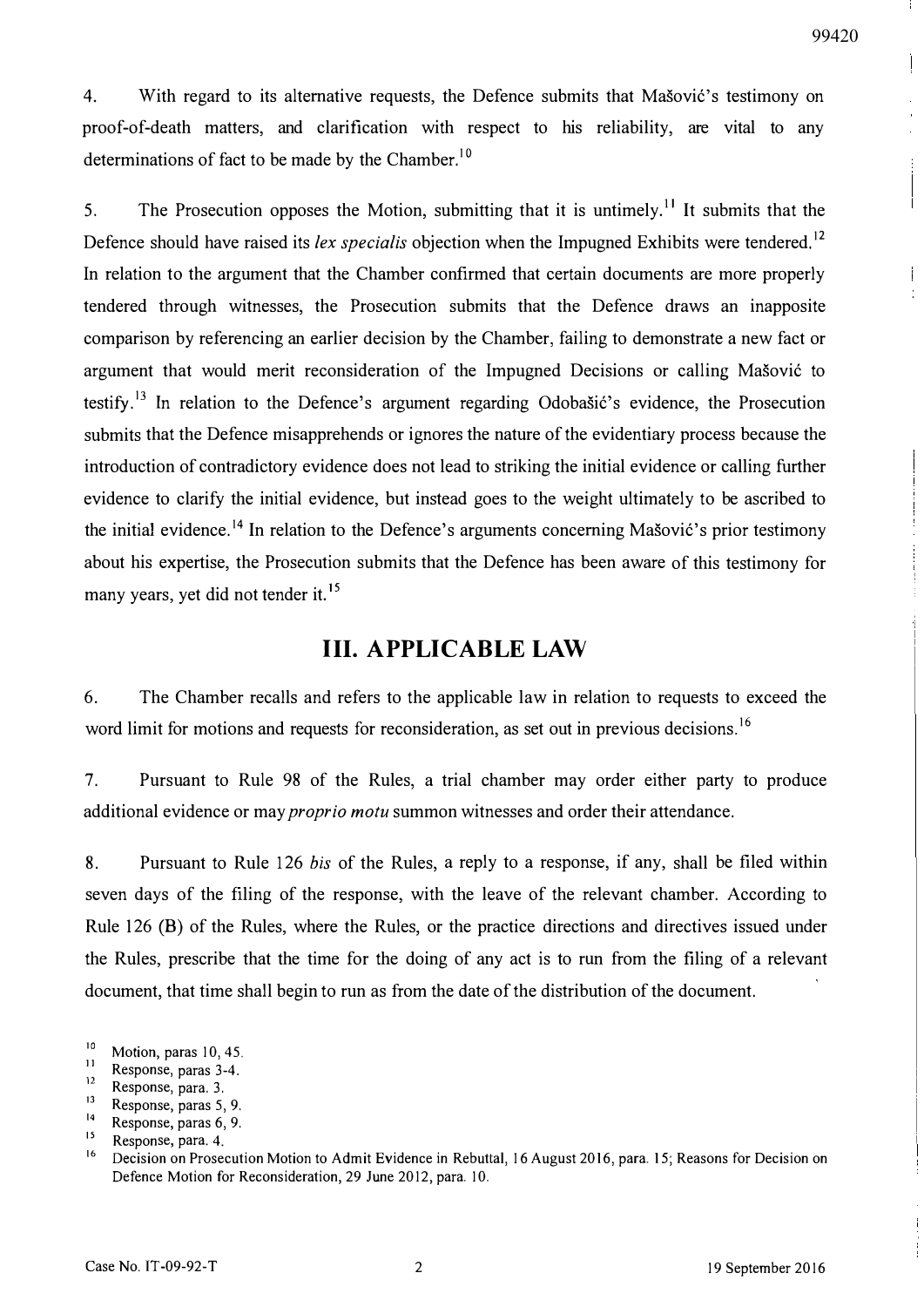## IV. DISCUSSION

9. With regard to the requested leave to reply, the Chamber notes that, apart from generally stating that the reply would assist the Chamber, the Defence does not submit why leave to reply should be granted. The Chamber considers that the Defence has not sufficiently demonstrated that the Chamber would be assisted by the reply in this instance and will deny the request.

10. As a preliminary matter, the Chamber notes that the Motion was filed more than two-and-ahalf years after the Impugned Decisions. The Defence acknowledges this but submits that "the mandate to uphold justice does not expire".<sup>17</sup> While there is no time limit for filing motions for reconsideration, challenging decisions years after they have been made has a negative effect on the efficiency and expeditiousness of proceedings.<sup>18</sup> Defence counsel are expected to raise objections in a timely manner. Nonetheless, the Chamber will exceptionally consider the Motion on its merits despite the substantial delay in filing.

11. In relation to the Defence's request to exceed the word limit, the Chamber acknowledges that the Motion contains both a request for reconsideration and a request pursuant to Rule 98 of the Rules. On the other hand, the Chamber considers that a more structured and focused Motion could easily have conformed to the word limit. Nonetheless, the Chamber finds that it is in the interests of judicial economy to decide on the Motion as filed and will therefore grant the Defence's request to exceed the word limit.

12. In relation to the alleged clear error of reasoning, the Chamber confirms that evidence taken out of court for the purpose of Tribunal proceedings falls under the *leges specialis* of Rules 92 bis or ter of the Rules.<sup>19</sup> However, there are exceptions to this rule. The Appeals Chamber has held that there is nothing preventing a chamber from admitting "a written statement given by prospective witnesses to OTP investigators or others for the purposes of legal proceedings [...] notwithstanding its non-compliance with Rule  $92bis - (i)$  where there has been no objection taken to it [...]".<sup>20</sup> This standard has been applied by the Chamber throughout the proceedings in this case. In relation to P4888 and similar documents, the Defence stated that it was "inappropriate to deal with those at

<sup>&</sup>lt;sup>17</sup> Motion, para. 9.

See Prosecutor v. Galić, Case No. IT-98-29, Decision on the Defence Motion for Withdrawal of Judge Orie, 3 February 2003, para. 11, stating, in the context of a disqualification motion, that "[a]lthough neither the Statute nor the Rules provide any time-limits for the filing of motions during trial, both parties are certainly under a general obligation to act swiftly in order to ensure that the Accused can be tried expeditiously".

See Decision on Defence Motion to Admit into Evidence Subotic and Poparic's Expert Reports and Related Documents, 9 June 2016, para. 13; Prosecutor v. Galić, Case No. IT-98-29-AR73.2, Decision on Interlocutory Appeal Concerning Rule 92 his (C), paras 28, 31.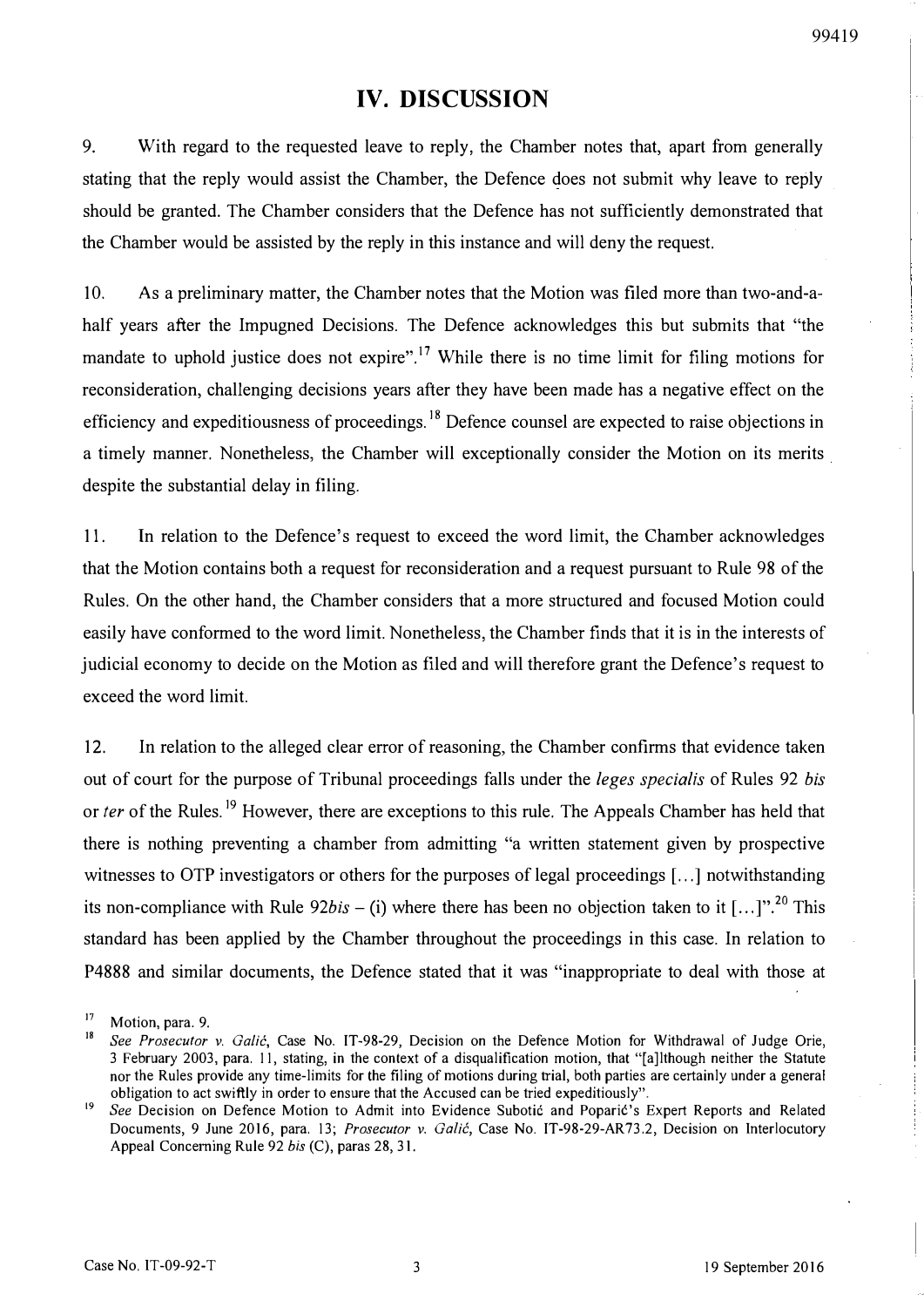this time, and reserves the right to comment on the same and raise objections when the Defence expert has reviewed the same and been granted access to the Demographic Unit Archives and databases".<sup>21</sup> In one of the Impugned Decisions, the Chamber addressed this matter by stating: "The Documents have been tendered during the Prosecution's case and it is appropriate to deal with them at this stage. The Defence was granted additional time to respond to the Motion but has not requested additional time in order to specifically respond to the tendering of the Documents or sought the Chamber's assistance in seeking access to documents or databases".<sup>22</sup> Therefore, there were no objections by the Defence at the time when the Defence was expected to respond.<sup>23</sup> Moreover, the Defence did not respond at all to the tendering of exhibit P5303. Under these circumstances, even if the Impugned Exhibits could be considered to be subject to Rules 92 bis or ter of the Rules, the Chamber was not prevented from admitting them into evidence because the Defence did not object to their admission. Accordingly, the Defence has not demonstrated the existence of a clear error of reasoning in the Impugned Decisions.

13. In relation to the Defence's argument that the Chamber's finding in a separate decision that potential "evidence of impact" is more properly tendered through a witness rather than from the bar table amounts to a new circumstance requiring reconsideration, the Chamber considers that such an argument cannot be the basis for a reconsideration request. Every decision is taken in the context of the corresponding litigation and a chamber's decision on an unrelated matter generally cannot amount to a new fact or circumstance warranting reconsideration. Nonetheless, as the Defence repeatedly raises the issue, the Chamber will give further explanation.

14. The Defence misinterprets the Chamber's decision. The Chamber did not require the Defence to call a particular witness. Rather, on 23 May 2016, the Chamber denied the admission into evidence of one document tendered by the Defence from the bar table due to insufficient probative value, and noted that far-reaching, uncorroborated allegations are, due to their impact, more properly tendered through witnesses rather than from the bar table.<sup>24</sup> On 15 August 2016, in the context of a separate motion, the Chamber explained that its earlier reference to a more appropriate mode of tendering certain evidence did not mean that such evidence must necessarily be

<sup>2</sup> Prosecutor v. Slobodan Milošević, Case No. IT-02-54-AR73.2, Decision on Admissibility of Prosecution Investigator's Evidence, 30 September 2002, para. 18.

<sup>&</sup>lt;sup>21</sup> Defence Response in Opposition to "Prosecution Motion to Admit Evidence from the Bar Table", 30 December 20 13, para. 4.

 $22$  Proof of Death Decision, para. 4.

In this respect the Chamber notes that it has been common practice in this trial to interpret a party's silence as a non-objection.

<sup>&</sup>lt;sup>24</sup> Decision on Defence's Second Motion to Admit Documents from the Bar Table, 23 May 2016, paras 19, 30; Decision on Defence's Motion for Partial Reconsideration or Certification to Appeal the Decision on Defence's Second Bar Table Motion, 6 July 20 16, para. 12.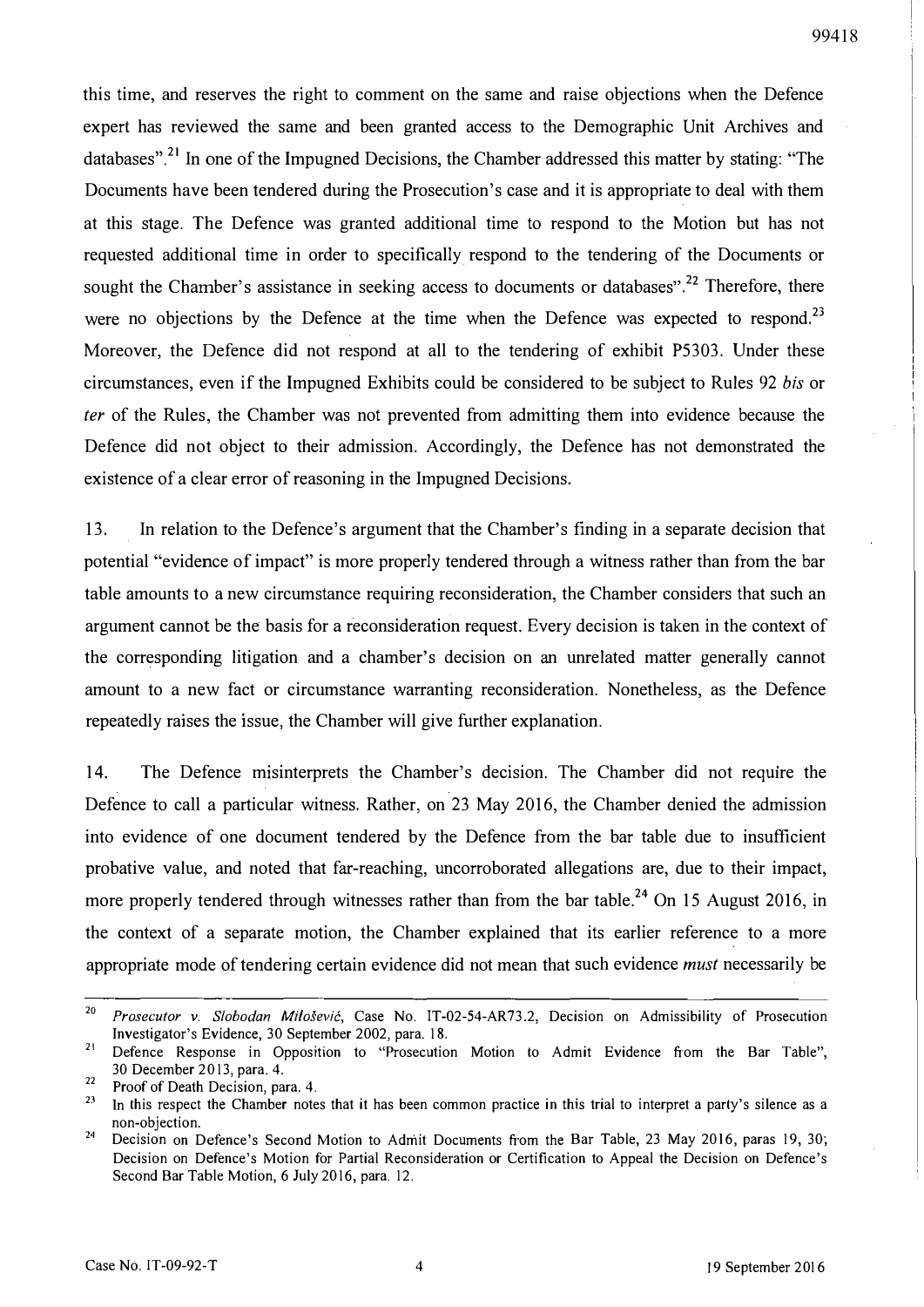İ.

tendered.<sup>25</sup> Evidence of potential impact on the case, like all evidence, especially if uncorroborated, may be deemed more reliable if it is introduced through a witness and properly tested before the Chamber. A preference for a certain mode of presentation cannot be a basis for denying admission into evidence. The Chamber's denial of the admission into evidence of the document referred to by the Defence was not based on the fact that it contained "evidence of impact". The denial was based on the document's insufficient probative value pursuant to Rule 89 (C) of the Rules. The Chamber's reference to "evidence of impact" was obiter dictum.

15. In relation to the Defence's argument regarding Odobašić's evidence, the Chamber considers that the Defence misunderstands this aspect of the judicial process. The admission of Defence evidence that might undermine the reliability of Prosecution evidence is not cause for reconsidering the admission of that Prosecution evidence. The Chamber will determine the weight to be ascribed to each piece of evidence in light of all the evidence received. The parties are free to argue in their final trial briefs and closing arguments why certain evidence is more reliable than other evidence, but such submissions are separate and distinct from the Chamber's decisions on the admission of evidence. Accordingly, the Chamber finds the Defence argument to be unpersuasive.

16. In relation to the Defence's argument regarding Mašović's prior testimony, the Chamber considers that Mašović's evidence was known to the Defence at the time the Impugned Exhibits were tendered and cannot, therefore, form a basis for reconsidering the Impugned Decisions. Based on the above, the Chamber finds that the Defence has failed to demonstrate that the standard for reconsideration has been met.

17. In relation to the Defence's request to call Mašović to testify pursuant to Rule 98 of the Rules, the Chamber notes at the outset that the Defence's primary concern appears to be that the Chamber "explore for itself the validity of Mašović's alleged findings before seeking to rely on them".<sup>26</sup> The Defence suggests, in other words, that only Mašović's testimony would allow the Chamber to explore the validity of the Impugned Exhibits. Again, the Defence appears to misunderstand the judicial process. The Chamber will not blindly rely on evidence solely because it has been admitted.<sup>27</sup> The Chamber will determine the weight to be ascribed to each piece of evidence in light of all the evidence received. If the Chamber finds the Impugned Exhibits umeliable, it will not rely on them. The Prosecution could have sought to bolster the Impugned

 $^{25}$  See Decision on Defence Requests to Vary the Deadline for Presenting Witnesses, 15 August 2016 (Confidential), fn. 45 (emphasis added).

 $\frac{26}{27}$  Motion, para. 47.

What is more, with the introduction of contradictory evidence, a chamber *cannot* rely on all evidence just because it has been admitted.